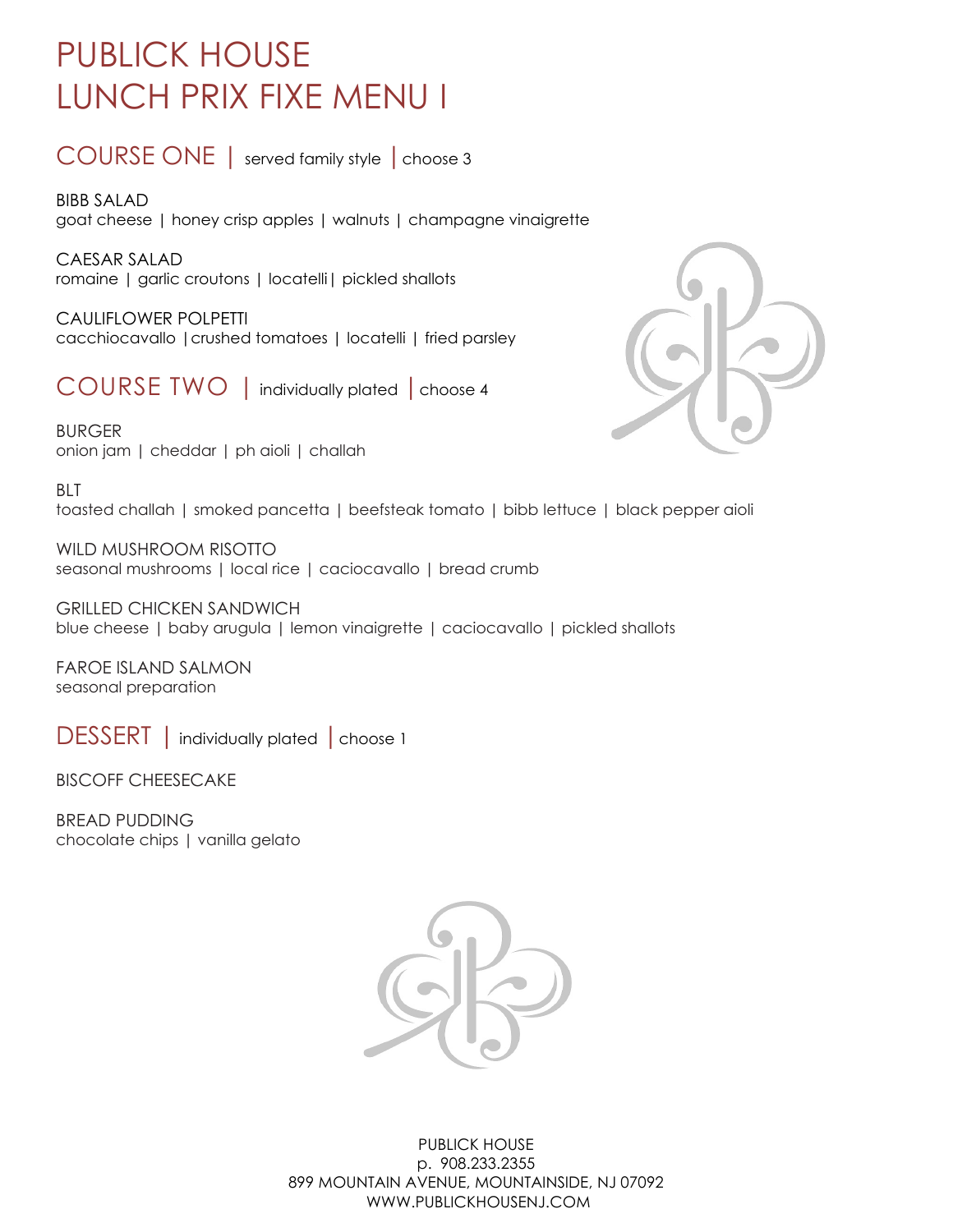## PUBLICK HOUSE - DINNER PRIX FIXE MENU PACKAGE I

### COURSE ONE | served family style |

BIBB SALAD goat cheese | honey crisp apples | walnuts | champagne vinaigrette

CAESAR SALAD romaine | garlic croutons | locatelli| pickled shallots

CAULIFLOWER POLPETTI cacchiocavallo |crushed tomatoes | locatelli | fried parsley

COURSE TWO | individually plated |

PH BURGER onion jam | cheddar | ph aioli | challah

FAROE ISLAND SALMON seasonal preparation

WILD MUSHROOM RISOTTO<sup>(\*)</sup> (\*can be vegetarian and vegan) seasonal mushrooms | local rice | caciocavallo | bread crumb

CHICKEN BREAST organic | seasonal preparation

DESSERT | individually plated | choose 1

BISCOFF CHEESECAKE

BREAD PUDDING chocolate chips | vanilla gelato



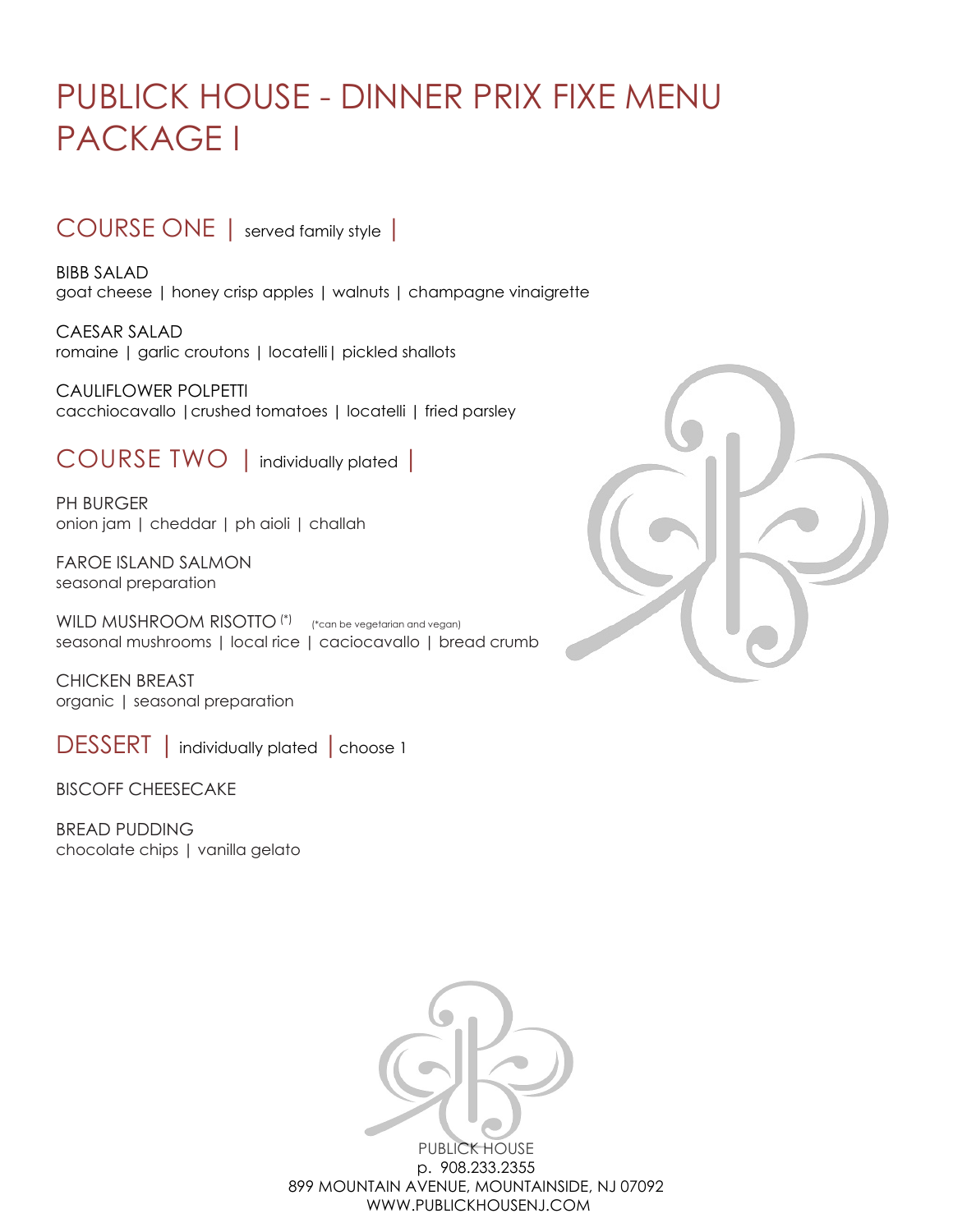## PUBLICK HOUSE – DINNER PRIX FIXE DELUXE MENU II

### PLATED HORS d'OEUVRES

TUNA CRISP wasabi creme |soy reduction | spicy mayo| scallions

CROSTINI whipped goat cheese | speck | pickled mustard seeds

CHICKEN WINGS choice of sweet & spicy | apple teriyaki | buffalo

COURSE ONE | served family style |

BIBB SALAD goat cheese | honey crisp apples | walnuts | champagne vinaigrette

CAESAR SALAD romaine | garlic croutons | locatelli| pickled shallots

CAULIFLOWER POLPETTI cacchiocavallo |crushed tomatoes | locatelli | fried parsley

COURSE TWO | individually plated |

STEAK FRITTES herb frittes | ph aioli |

FAROE ISLAND SALMON seasonal preparation

WILD MUSHROOM RISOTTO<sup>(\*)</sup> (\*can be vegetarian/vegan) seasonal mushrooms | local rice | caciocavallo | bread crumb

CHICKEN BREAST organic | seasonal preparation

DESSERT | individually plated | choose 1

BISCOFF CHEESECAKE

BREAD PUDDING chocolate chips | vanilla gelato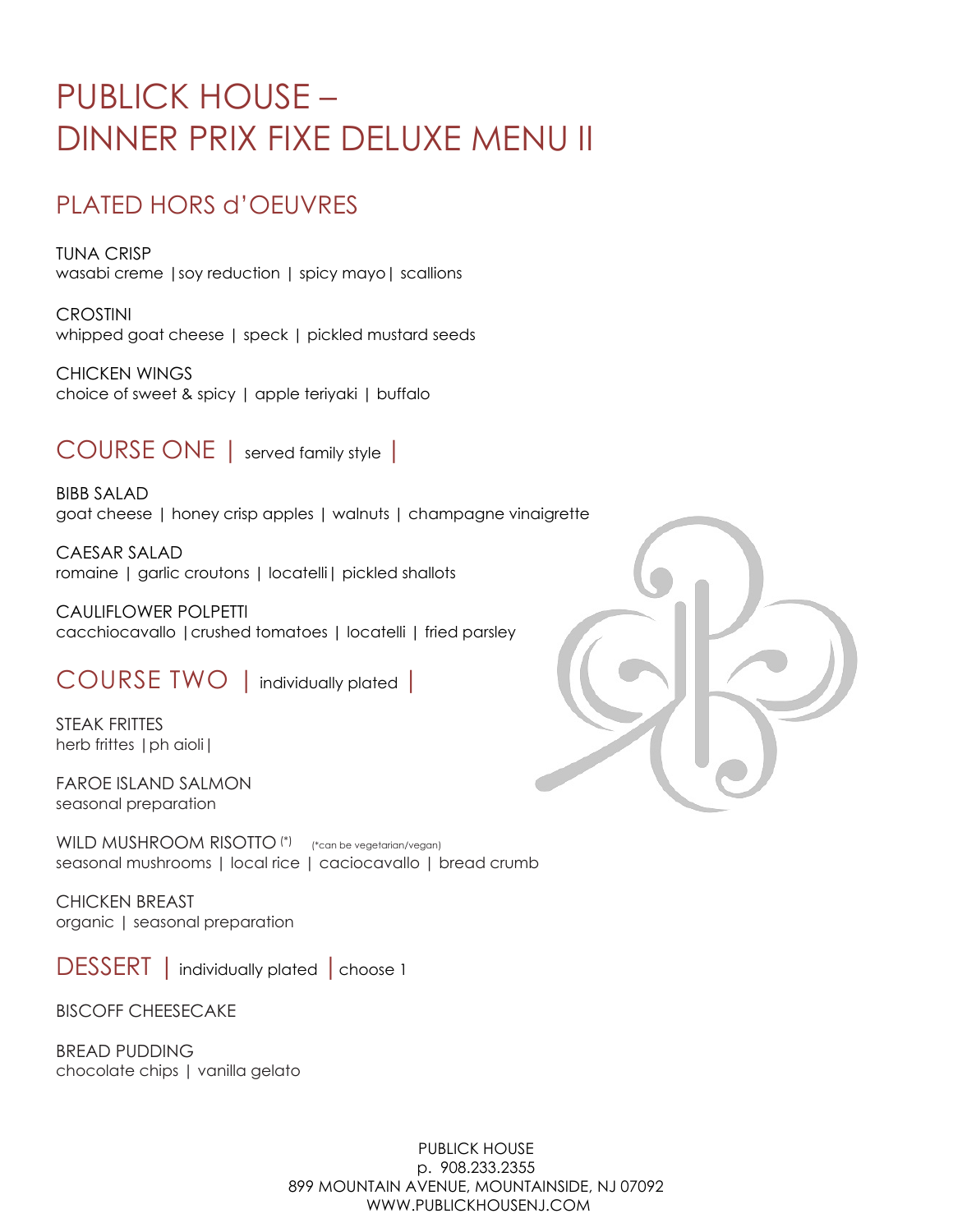# PUBLICK HOUSE HORS D'OEUVRES BANQUET PACKAGE I

### STATIONARY ITEMS | small plates |

GRILLED CHICKEN SANDWICH bleu cheese | b&b pickles | lettuce | tomato |onion | house sauce

BIBB SALAD apples | candied walnuts | goat cheese | champagne vinaigrette

CASTLE VALLEY MILLS CORNBREAD seasonal preparation

CHEESE BOARD chef selection of local cheeses | honey | crostini | candied nuts

CHICKEN WINGS apple teriyaki | celery | blue cheese

PASSED ITEMS | handheld items |

TOMATO & MOZZERELLA CROSTINI Balsamic | basil

**CROSTINI** whipped goat cheese | speck | pickled mustard seeds

TUNA CRISP Chili aioli | wasabi | soy | rice crisp

CAULIFLOWER POLPETTI cacchiocavallo |crushed tomatoes | locatelli | fried parsley

GRASS FED STEAK CROSTINI caramelized onions | horseradish | garlic crisp

FRIED POLENTA roasted mushrooms | pickled chilis | garlic confit

PH BACON hot honey | chives



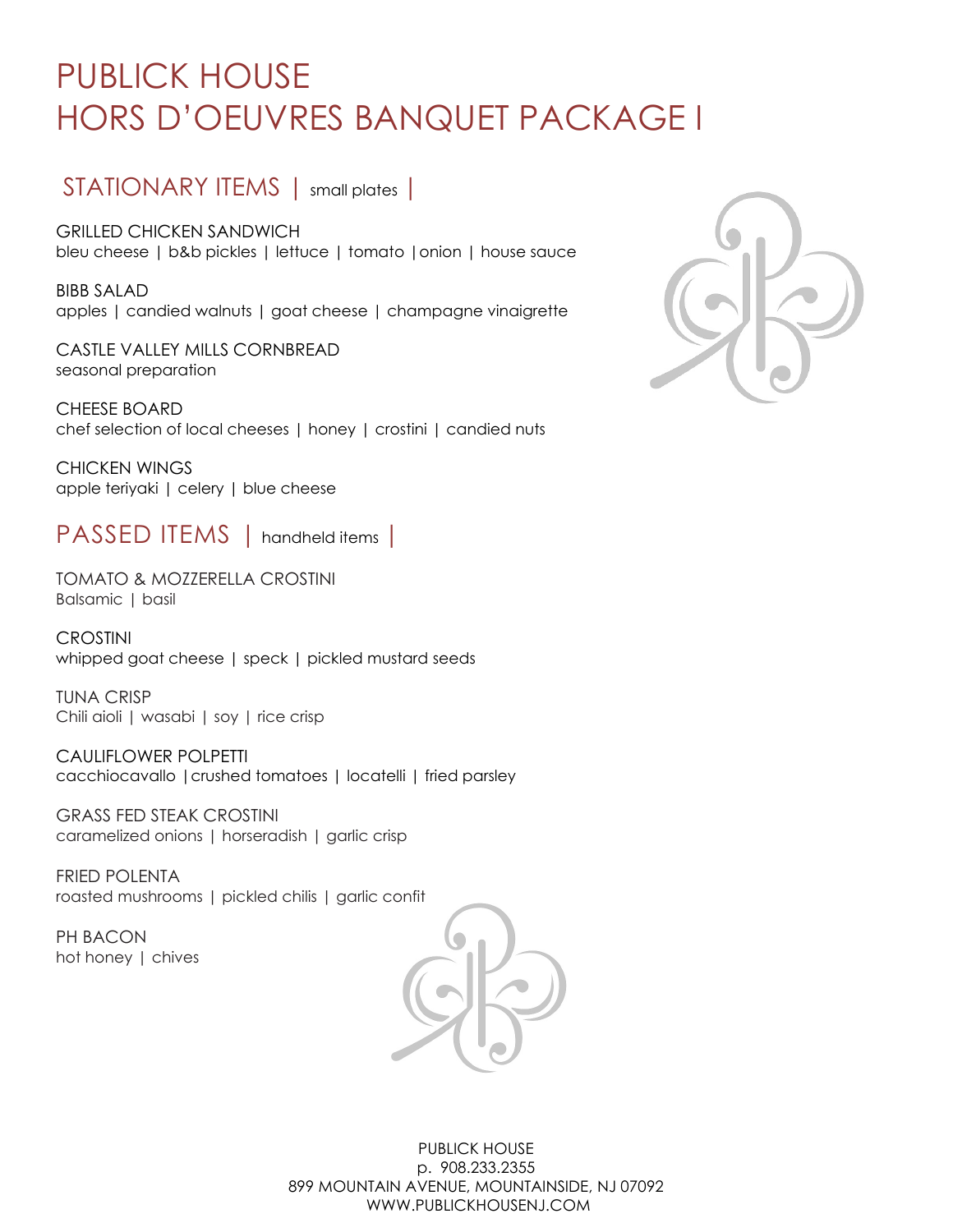## PUBLICK HOUSE HORS D'OEUVRES BRUNCH BANQUET PACKAGE II

DEVILED EGGS ricotta | dijon mustard | sunchoke chip

CASTLE VALLEY MILLS CORNBREAD seasonal preparation

CHEESE BOARD chef selection of local cheeses | honey | crostini | candied nuts

CAULIFLOWER POLPETTI cacchiocavallo |crushed tomatoes | locatelli | fried parsley

PH CANDIED BACON hot honey | chives

GRILLED VEGGIE SANDWICH basil pesto | mozzarella | baguette | candied nuts

HAM & CHEDDAR SANDWICH herb aioli | baguette

FRITTATA Local grains | sharp cheese |seasonal vegetables